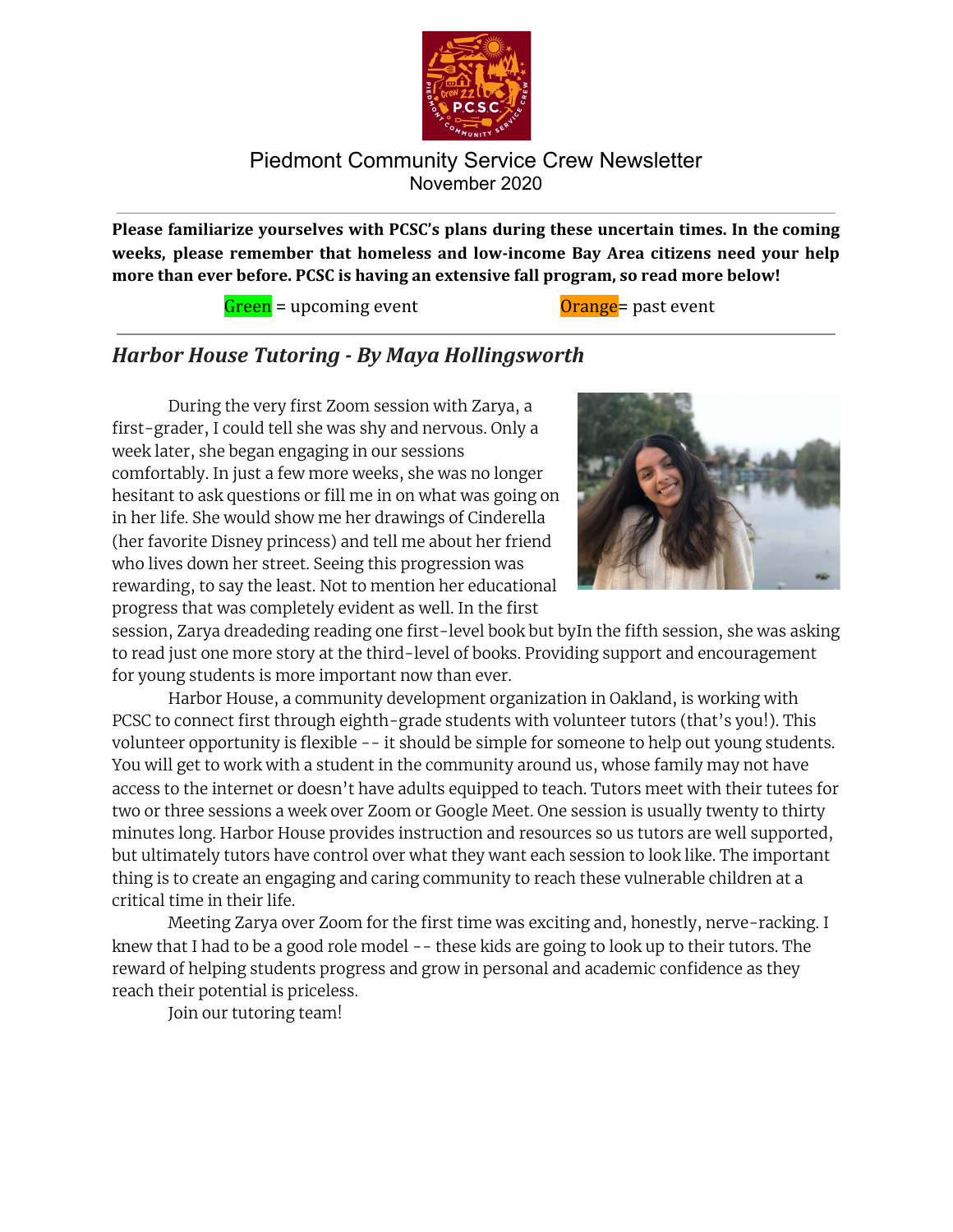

## **Venturing Awards:**

For those who don't know, PCSC is a Venturing Crew--part of Boy Scouts of America. Because of this, we have the amazing opportunity to earn Venturing Awards! There are 4 core awards that you can earn: the Venturing Award, Discovery Award, Pathfinder Award, and Summit Award. Once you begin them, you don't need to earn all four, but receiving the fourth one is Venturing's equivalent of becoming an Eagle Scout in Boy Scouts! These awards will help you develop leadership skills and grow as a person. In addition, they could be a great thing to put on your resume for when you're looking for a job. PCSC has a group of crew members actively working toward the awards, so message Ken Li or Klara Zietlow to find out how to get involved.

# **Chocolate Covered Strawberry Fundraiser**

Need a delicious treat or gift for a friend, loved one, or family member this Valentine's Day? The crew is having a chocolate covered strawberry fundraiser! For \$35 you can pre-order a dozen, sweet and delicate, chocolate covered strawberries, hand-selected and dipped by PCSC members.

Orders must be received by February 7th! To place an order please fill out the following form:

**<https://tinyurl.com/ChocStrawberries>**

Feel free to email Julia, VP Fundraising, at jbb3047@gmail.com with any questions!

## **Mask PPE Events:**

PCSC is hosting an ongoing event where crew members will make PPE at their homes to donate to health care workers. This is a great thing to do with a couple friends or your family over break. There are currently 2 PPE activity options: sewing cloth masks and refurbishing N95 masks. We are temporary out of face shields. Crew members need to request a kit with materials to make the PPE. Mask kits have material for 30 masks and will take approximately 4-6 hours and a sewing machine to complete. To refurbish N-95's, crew members will need a hole puncher, and all other materials will be provided in the kit. The kit has about 200 masks and will take approximately 4 hours to complete. Please go to the **[event](https://www.facebook.com/events/1119459581816225)** on Facebook for more information and links to signup.

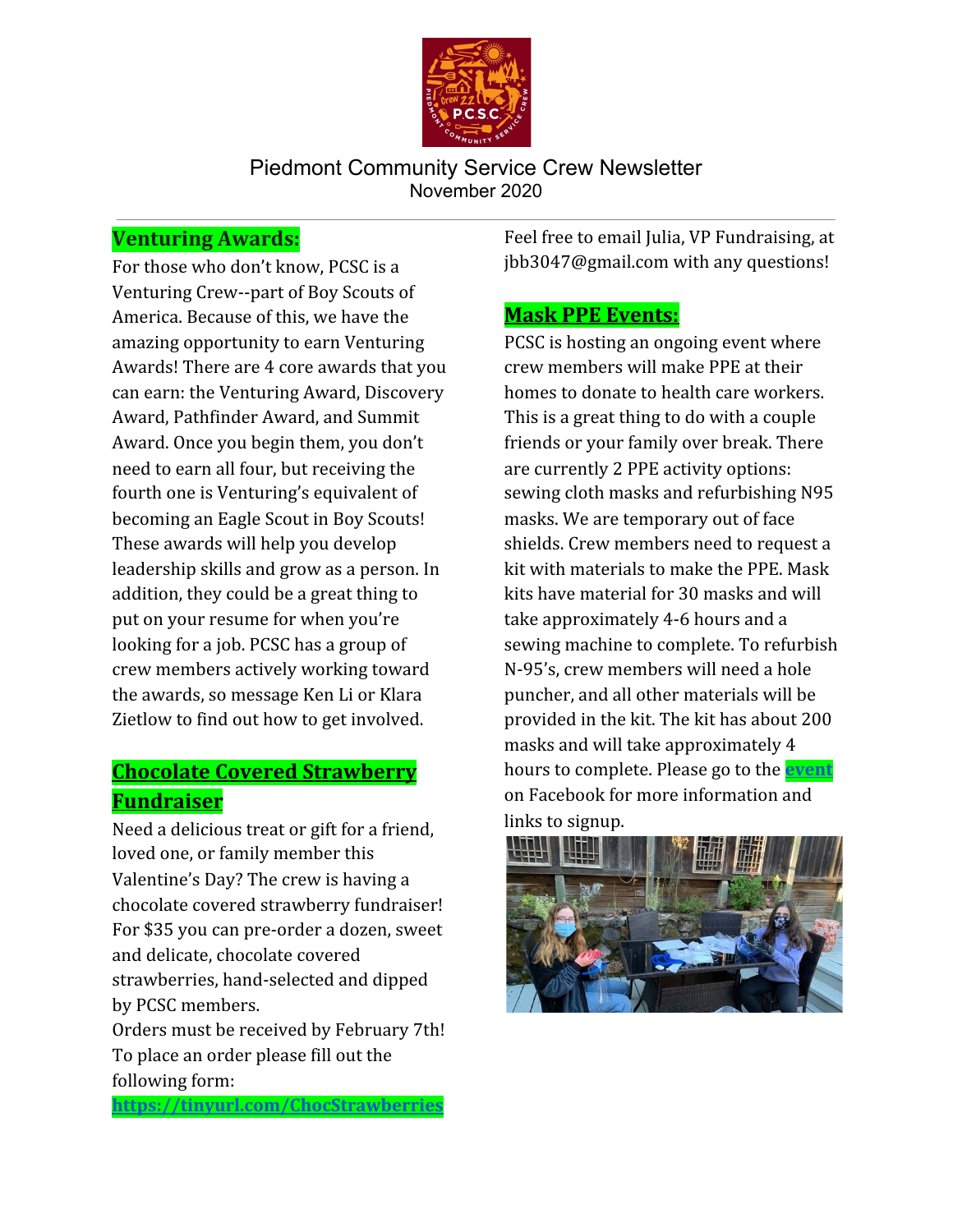

## **Upcoming Events to Watch For**

PCSC is always exploring new organizations to work with, so that we diversify who we help, projects that we can do, and what types of members would be inspired. Often, the VP Program team and Crew Advisor are working on these in the background, but we want you members and parents to know that you are invited to join us in deciding which projects we take on. Talk to us to get involved! At the end of the newsletter is a sampling of some organizations that we are talking to, the beneficiaries, and why you members might be interested. All of these are potentially viable with appropriate COVID mitigation plans! (we will cancel events if the infection rates are too high) **Please take a look at the end!**

#### **Parents interested in nature?**

We are looking for a couple members and parents who would help PCSC to act as stewards of an area in Dimond Park, in the Sausal Creek watershed. PCSC will be helping to remove invasive plants and restoring native species. We'll decide when to organize events to work in that area, in collaboration with Friends of Sausal Creek. Join Ken in a tour on Wednesday 2/3!

## **February Monthly Crew Meeting**

Crew members are invited to join every monthly crew meeting on the first Tuesday of each month at 5pm via Zoom. The upcoming monthly crew meeting will be on February 2nd. Crew President Bridget Bentley leads the discussion where the VPs bring up topics that are important for our being successful and having a rich program of events and projects. We discuss new ideas for things to do, ways to improve our member experience, and anyone attending can step up to get involved in the next big thing!

## **Senior Cooking Events**

This past Friday, PCSC hosted a highschool seniors only College Ave Presbyterian Church cooking event to feed 75 homeless people. Co-VP of Administration and current senior Anne O'neil who helped to organize this event said that "Alex Kjellen and I had been missing talking to our classmates, so we came up with the idea to try out a seniors-only cooking event where we could all be on zoom while cooking and chatting together! We were able to work out any of the issues that came up and are excited to do it again. We are also thinking about trying the same idea with our grades in the future!"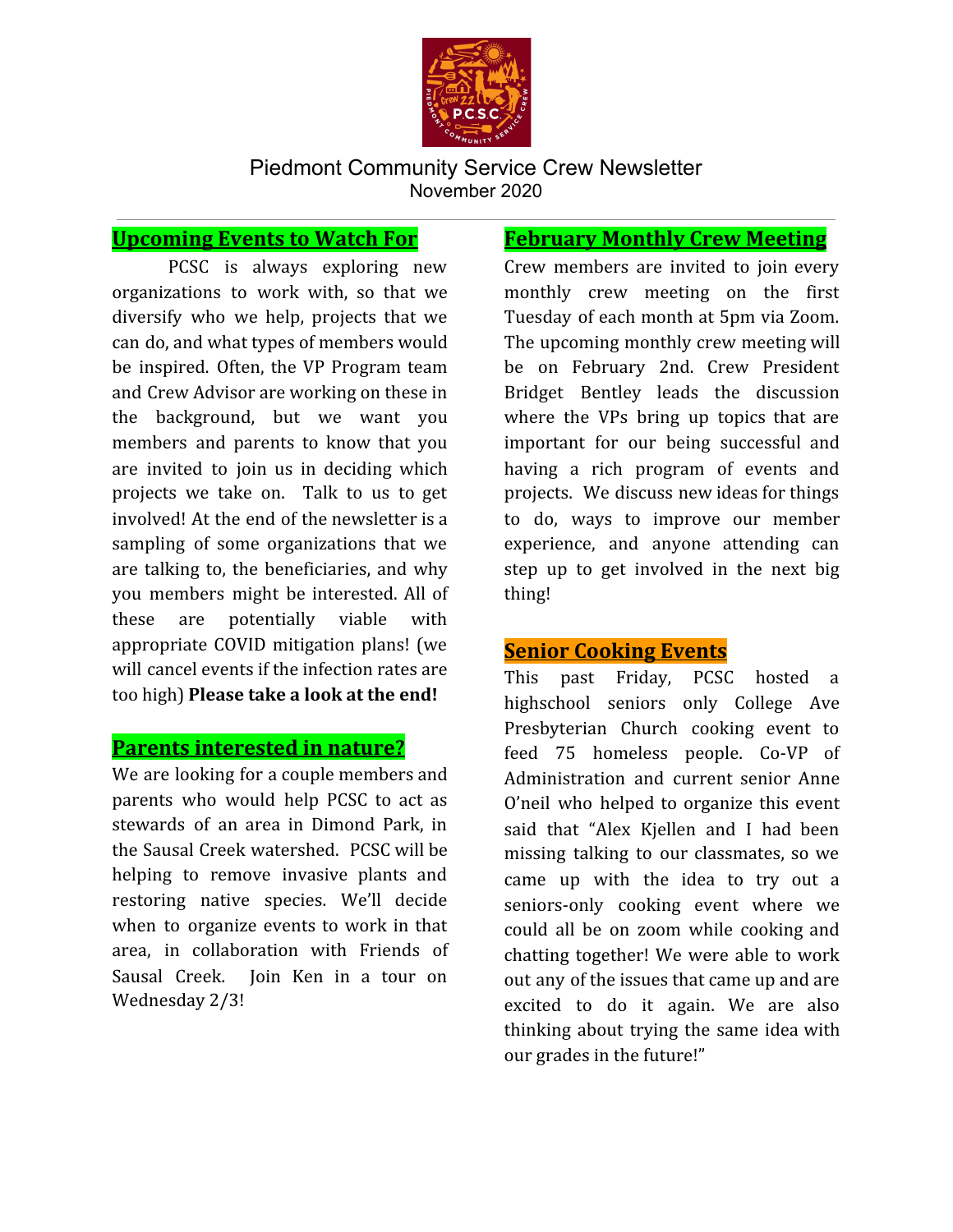

## **Volunteer Hours Sheet**

For PCSC members who are interested in learning how to input their service hours, please click on this **[link](http://pcservicecrew.org/track-your-hours)** where you can find the official PCSC record of all of the events that you have attended through the crew and how many hours you have completed. Note that each event leader is responsible for collecting volunteer hours and then reporting those to the Crew Advisor who makes this official hours record for all our members. We also have instructions for PHS students on how to enter your service hours on **<https://www.trackitforward.com/>**

## **Friends of Scouting:**

As a venturing crew, we are a part of the scouting program, meaning we are reliant on the support from the Piedmont Council. So, every year we support the Friends of Scouting campaign to raise money for the Piedmont council, that ultimately benefits scouts and venturing programs directly. In each of our newsletters we are going to start highlighting families who have supported the campaign. We want to recognize the following people/families:

Lisa Ashton, Eric Bentley, Sheila Bhatia, Sandra Gross, Keiko Hayashi, Esther Hill, Paul Jahn, Midori Lambert, Dana Lung, Ken Li, Maria Lloyd, John McWeeny, Elizabeth Nixon, Gabriel Sanchez, Ray

Schnitzler, Jennifer Stahl, William Steimle, and Valerie Xiong. (Thank you!) *(Note: We haven't received our January report, so for those who supported this past month, we weren't able to get you into this issue of the newsletter)*

For those able and willing to support, please pay by credit card **HERE**, to make a donation, that may be tax deductible. (select affiliation to Venturing and mark Unit as PCSC; you can set up a recurring monthly payment too if you want to spread out your obligation) Writing a check payable to "Piedmont Council, BSA" and note that you are a PCSC parent, then mail or drop off to the council office at 10 Highland Way, Piedmont 94611.

Please send us a reply to let us know you have donated and when so that we can track our crew's progress.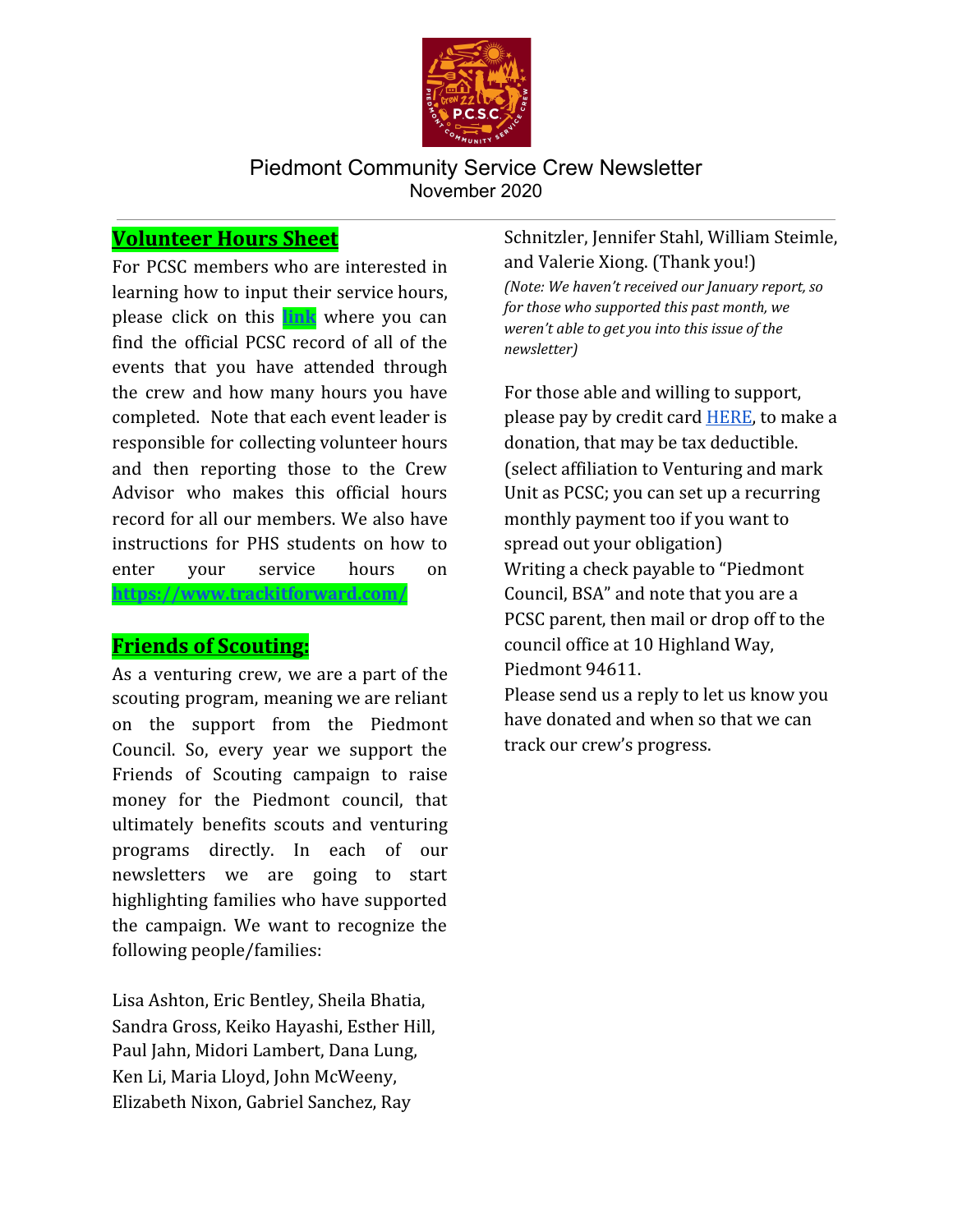

Thank you for your interest and involvement in PCSC!!

Sincerely, Toshi Troyer, VP of Communications

- Bridget Bentley, President [bridgetbentley03@gmail.com](mailto:bridgetbentley03@gmail.com)
- Anne O'Neil, Co-VP of Admin, [14anneoneil@gmail.com](mailto:14anneoneil@gmail.com)
- Alex Kjellen, Co-VP of Admin, [theamazingalexk@gmail.com](mailto:theamazingalexk@gmail.com)
- Sofia Stahl, VP of Program, [sofia.stahl02@gmail.com](mailto:sofiastahl02@gmail.com)
- Toshi Troyer, VP of Communications [tosh.troyer@gmail.com](mailto:toshi.troyer@gmail.com)
- Ginger Gardner & Heather Stoneman co-VPs of Accounting, [gkgardner919@gmail.com](mailto:gkgardner919@gmail.com) [hheathersttt@gmail.com](mailto:hheathersttt@gmail.com)

For further information or other questions, visit our crew website, [www.pcservicecrew.org](http://www.pcservicecrew.org/)

Please feel free to email any of PCSC's officers

- Julia Banuelos, Co-VP Fundraising [jbb3047@gmail.com](mailto:jbb3047@gmail.com)
- Sofia Prieto Black, Co-VP Fundraising [sofiaprietoblack@icloud.com](mailto:sofiaprietoblack@icloud.com)
- Eleanor Hoffpauir, VP of Parent Engagement, [eleanorhoffpauir20@gmail.com](mailto:eleanorhoffpauir20@gmail.com)
- Ken Li, Crew Advisor, (510)-410-4283, [ken.i.li@sbcglobal.net](mailto:ken.i.li@sbcglobal.net)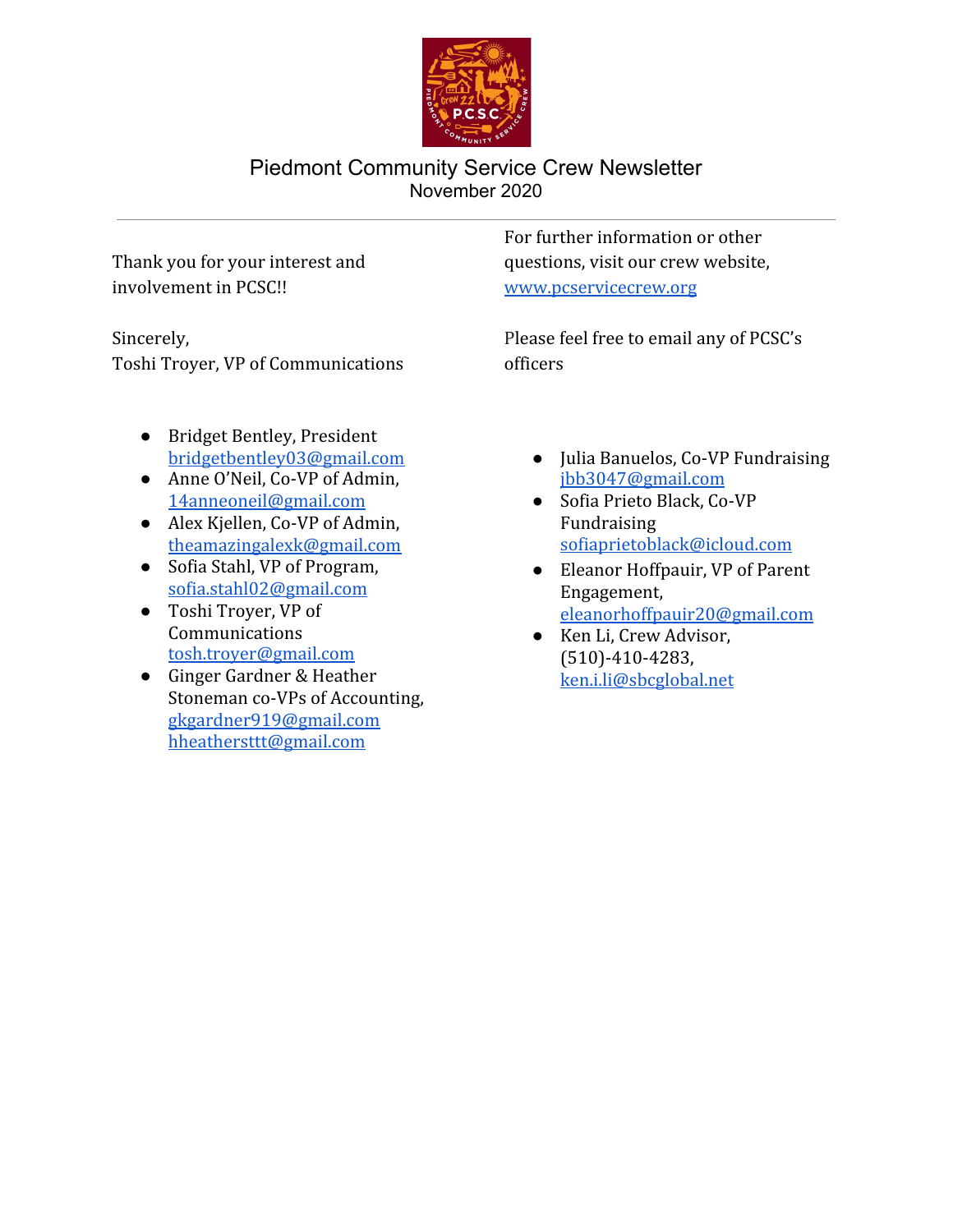

UPCOMING PROJECTS TO WATCH FOR! Volunteer to lead one of these...

PCSC is always exploring new organizations to work with, so that we diversify who we help, projects that we can do, and what types of members would be inspired. Often, the VP Program team and Crew Advisor are working on these in the background, but we want you members and parents to know that you are invited to join us in deciding which projects we take on. Talk to us to get involved!

Here is a sampling of some organizations that we are talking to, the beneficiaries, and why you members might be interested. All of these are potentially viable with appropriate COVID mitigation plans! (we will cancel events if the infection rates are too high)

ALTENHEIM (A retirement community): senior citizens that live there want to have more planter boxes so more of them can pursue their hobbies of growing things. *We have new project leaders (Kyra D, Ava A, Siena R) planning this project where we design and construct a few planter boxes starting mid Feb*.

CLAUSEN HOUSE (for learning challenged adults): they teach these adults to live independently. They have residential homes and classes for their "clients". We would like to see PCSC helping to make improvements to the homes; host interactive events where our members share their skills (art, music, crafts, fun & games) with the clients. If you'd like to talk to this org to develop a plan for how PCSC can collaborate, talk to Ken.

CHO FAMILY HOUSE (where families of sick children can stay while their kid is in treatment at the hospital): We are looking for project leaders where PCSC could make improvements to their backyard: install pavers; refinish a bench; repaint the railings around a deck. We might do some electrical work to improve the lighting in some of their rooms.

ST MARY'S PRESCHOOL: Many of you know that St Mary's Center helps low income seniors we cook for seniors in their residential transitional housing and we host meals for local seniors, but did you know that they also run a preschool for low income family kids? Sofia Stahl did her Summit Award project by constructing some reading chairs for the kids to be able to read independently in their yard. Their play yard could use some improvements such as adding irrigation and new plants to their planter boxes which would make their yard greener. We could run a clothing drive for these kids and build storage for those items.

YSA (Youth Spirit Artworks): You've seen how PCSC has built a 2nd tiny house for this organization, and many have worked on their new Tiny House Village which is about to open for